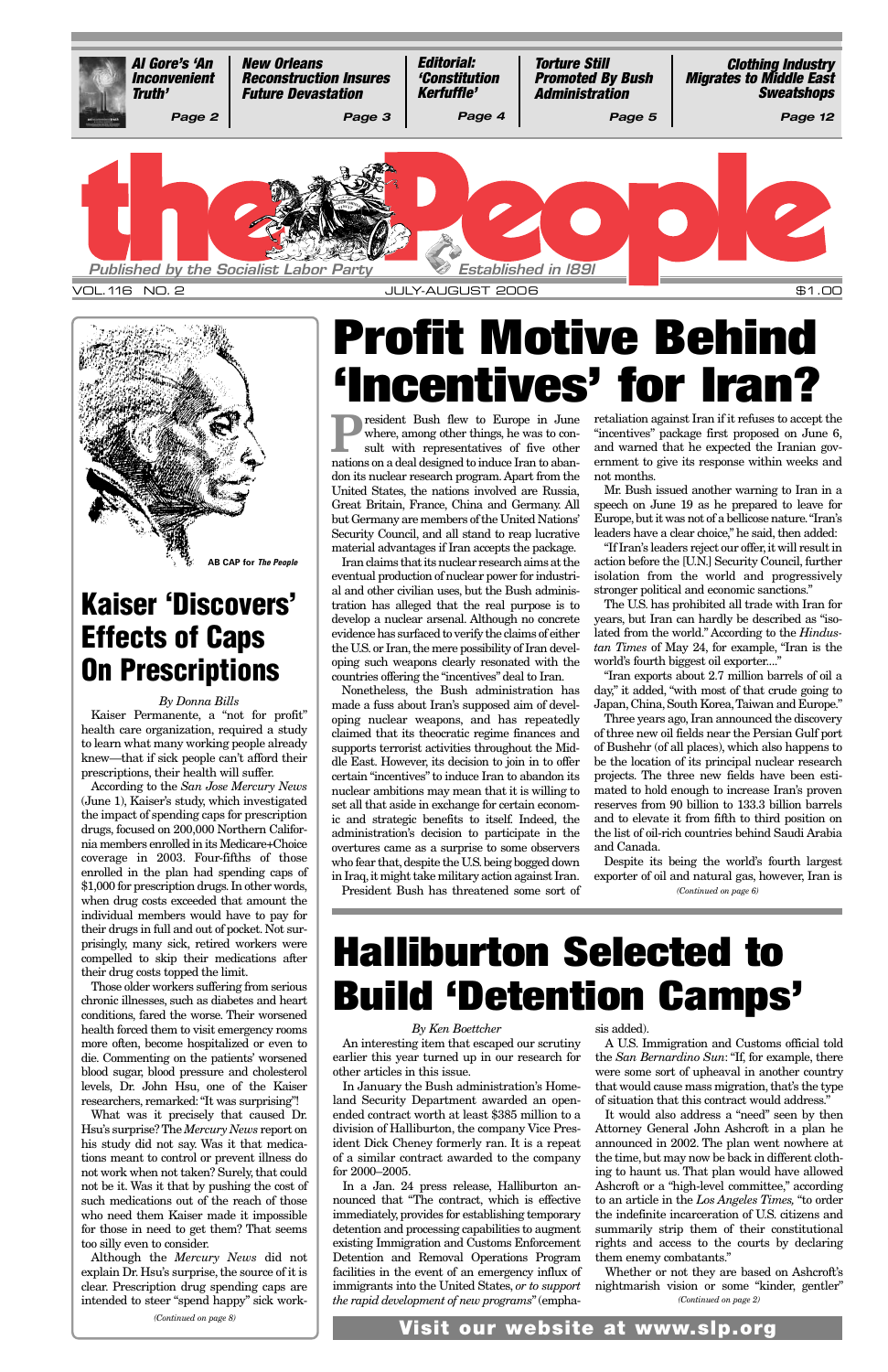*By Bruce Cozzini*

s one scientific study after another<br>demonstrates, the reality of the phenome-<br>non of global warming is established demonstrates, the reality of the phenomenon of global warming is established without any doubt. Yet U.S. capitalism, as currently represented by the Bush administration with their tagalong Democrats, still resists taking any action to reverse or even mitigate warming and its predicted catastrophic effects on world climates. Indeed, it pretends that global warming does not exist or is unproven. Their Orwellian newspeak term for it,"climate change," implies only that perhaps it should be studied.

"An Inconvenient Truth" is a film version of a slide show that Al Gore has been presenting at colleges and other venues for the last several years. It is his attempt first to establish the reality of global warming and its implications for civilization, and second to mobilize action to deal with it. It succeeds at the former but, succumbing to capitalist realities, drastically misses the mark in providing solutions.

Predictions of effects include: increases in number and intensity of tropical storms as water temperatures rise; drastic climatic effects in Europe as oceanic currents are changed; spreading of deserts in Africa; increasing of oceanic water levels (Gore chooses the maximum of 20 feet), submerging vast areas, including Bangladesh and

The film is thorough in demonstrating the existence of global warming and demonstrating its devastating consequences for life on this planet if it goes unchecked. With charts and graphs, a rather professorial Al Gore demonstrates the correlation between increased levels of carbon dioxide produced by burning fossil fuels and the increases in average temperatures over recent decades. He shows in graphic and photographic detail the dramatic effects of global warming in the Arctic and Antarctic regions, the accelerated loss of the polar ice in recent years and the mechanisms through which the ice caps are shrinking. Spectacular photos show the virtual disappearance of glaciers throughout the world. Likewise, diagrams show how melting of the ice caps decreases reflection of sunlight and accelerates the warming effect as more of the sun's energy is absorbed.

much of Florida and New York City; destruction of rain forests, etc. The timetable needed to reduce carbon dioxide emissions to avert disaster is estimated at less than 10 years.

However, for all of his sense of urgency sur-



rounding global warming, Gore has little to propose in the way of solutions. He speaks of the Kyoto Accords as a positive step, but business interests kept the United States, the greatest producer of greenhouse gases, from participating, and no restrictions are placed on emissions from India and China, the industrializing nations whose emissions are increasing most rapidly.

In this film Gore seems to deal with global warming on a moral and personal level rather than as a political issue. The personal analogy he presents is his sister's death from lung cancer and the family farm dropping tobacco as a crop: you see that you are doing something harmful and you stop it. At the end of the film there are nice little suggestions to people to become more involved with the issue, conserve energy, etc. But this is an issue that is already highly politicized and promises to be in the center of a political whirlwind. And it is no coincidence that the film release is a couple of years before the 2008 presidential campaign.

> $\Box$  \$5 for a 1 year sub  $\Box$  \$8 for a 2 year sub  $\Box$  \$10 for a 3 year sub **\$9 for a 1 year sub by first-class mail**

The petroleum, coal, electric power, auto industry and other major capitalist interests that have been blocking any action dealing with global warming are clearly determined to protect their profits. Far from considering conservation or less polluting technologies, energy companies are attempting to roll back current antipollution rules with the Bush "Clear Skies" agenda (newspeak again). And rather than selling cars that burn less gas and are less polluting, GM is offering discounts on fuel (to \$1.99/gallon) as an incentive for purchasers of their largest gas guzzlers.

It is their profits that are at stake. To move to more advanced technologies that reduce carbon dioxide or to develop renewable energy sources such as solar or wind energy will require major capital investments. These would be at the expense of the easy profits they now gather from their control over natural resources and conventional energy sources. And they have Democrats as well as Republicans in their pockets and protecting their interests. The chance that the problem will be solved within Mr. Gore's 10-year window is highly unlikely.

On the other hand, a socialist society, with production based on use rather than profit, could respond to the threat of global warming immediately and effectively. Without competing economic interests, and with industry run democratically, decisions could be made to shift resources where they are needed in a timely and economic manner.

As this film shows, global warming is accelerating and there is no time to waste. The half measures proposed in this film will have little or no effect in the time we have.The film documents the physical damage global warming will wreak on the planet. It does not attempt to deal with the vast social upheavals that will follow. The unstable and destructive capitalist system must be replaced with socialism soon if we are to avert worldwide physical and social crisis and collapse.

According to author and radio commentator Jim Hightower, "Up to 5,000 people could be 'detained' and held in each of these centers, which are then to be run by homeland security authorities and possibly located on unused military bases." The money will reportedly not be spent nor construction started until an appropriate "emergency" arises.

The words of Daniel De Leon, writing in the *Daily People* of 1911, come to mind:

"There is a nation closer at hand that the powers that be are getting ready to fight in the hope of putting it down—and keeping it henceforth under the heel of military despotism.

vision of mass incarceration, the facilities would essentially make up a network of cheap prison camps across the country. *(Continued from page 1)*

"That nation is not all white of skin, nor all black, nor all yellow. That nation is cosmopolitan. It is the working class of the land....

"The nation that the land's plutocracy is foe to, and is arming against, is our own nation's vitals—its working class."

| <b>NAME</b>                                                                                                                                     | $\angle$ PHONE $\_\_$ |
|-------------------------------------------------------------------------------------------------------------------------------------------------|-----------------------|
| ADDRESS.                                                                                                                                        |                       |
| <b>CITY</b><br>the contract of the contract of the contract of the contract of the contract of<br>Make check/money order payable to The People. | STATE 71P             |

the People **P.O. Box 218, Mountain View, CA 94042-0218**

**A sample copy of The People is your invitation to subscribe.** 

# <span id="page-1-0"></span>**'An Inconvenient Truth'**



Participant Productions/Paramount

#### **Help Them Out!**

#### Dear Socialist Labor Party:

I am a prisoner within the Texas prison industrial complex and also a new Socialist, still learning the philosophy. I am interested in receiving a gratis subscription—if available—to *The People*, and also any publication you may have that would clarify for me the various "factions" of socialism in the United States.

Thank you in advance for considering my request.

Sincerely, ARBRY CLIFTON Snyder, Texas

*Thanks to the generosity of our subscribers, we had the funds to enter a subscription for Mr. Clifton and to send him the other information he requested. Similar*



*requests from indigent prisoners are received regularly.You can help them out by sending a \$5 contribution to our Prisoner Subscription Fund. Send to* The People*, P.O. Box 218, Mountain View, CA 94042-0218.*

## **Do You Belong?**

Do you know what the SLP stands for? Do you understand the class struggle and why the SLP calls for an end of capitalism and of its system of wage labor? Do you understand why the SLP does not advocate reforms of capitalism, and why it calls upon workers to organize Socialist Industrial Unions?

If you have been reading *The People* steadily for a year or more, if you have read the literature recommended for beginning Socialists, and if you agree with the SLP's call for the political and economic unity of the working class, you may qualify for membership in the SLP. And if you qualify to be a member you probably should be a member.

For information on what membership entails, and how to apply for it, write to: SLP, P.O. Box 218, Mountain View, CA 94042-0218. Ask for the SLP Membership Packet.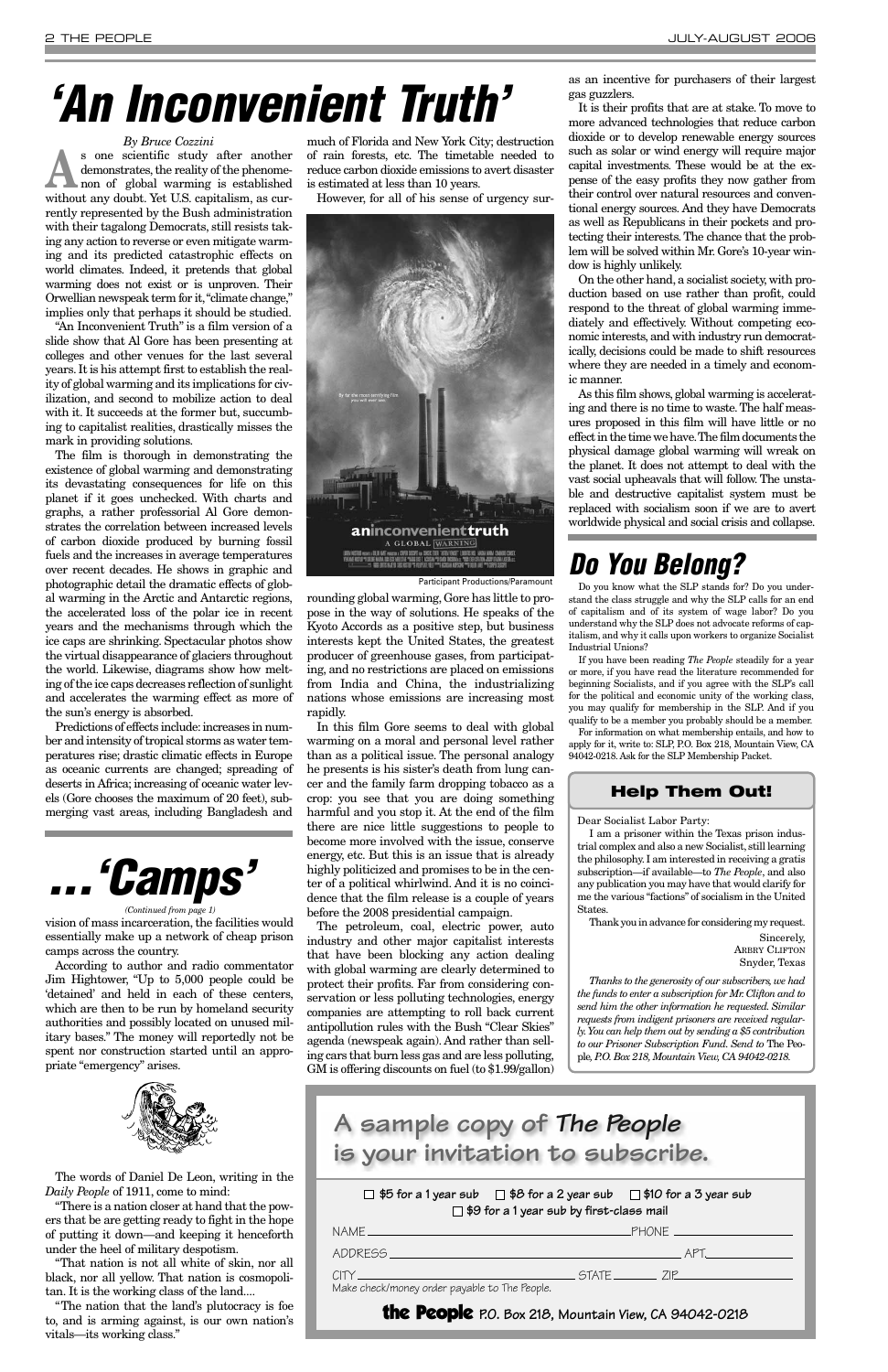*By B.B.*

The reconstruction of hurricane-devastat-<br>
ed New Orleans is proceeding favorably<br>
to the interests of the capitalist class, ed New Orleans is proceeding favorably to the interests of the capitalist class, while workers who have or may yet return to the city face a hazardous future.

Capitalist interests, fearing delays and massive costs that would accompany proper reconstruction, have opted for absurd redevelopment rules, questionable levee construction and flood control standards, hazardous temporary housing and dangerous waste disposal practices.Many

displaced workers, desperate to rebuild their lives in what was and almost certainly will remain an impoverished city, are emotionally vulnerable and susceptible to the possibility of reestablishing themselves on familiar ground, regardless of the potential dangers.

Slipshod building guidelines, granted to former and current residents, make reconstructed dwellings once again vulnerable to gulf storm surges and flooding. The Federal Emergency Management Agency (FEMA) has set required floor levels at a minimum of three feet off the ground and utilizes previously set 100 year flood level data—levels that, according to *The New York Times*,"have a one percent chance of occurring in any given year." (April 13) However, that reckoning does not

take into account the occasional extraordinarily destructive storm, such as Katrina, and apparently ignores predictions for an increasing frequency of more powerful Katrina-like hurricanes as a byproduct of global warming. Nonetheless, Greg Meffert, executive assistant to Mayor C. Ray Nagin, declared that "new flood maps released by FEMA…truly do represent some good news for the city and its rebuilding process."

This means that numerous dwellings that already meet that standard, including those that were flooded up to the second story level, only need to be restored to something approximating their pre-Katrina condition to be approved for occupation again. Wording within the guidelines defines the threshold at which homes and other structures can stay or must be demolished as damage exceeding 50 percent of the structure, a nebulous and ill-defined measure at best. Thus, many desperate workers can qualify for lower, more affordable insurance replacement costs and avoid more expensive reconstruction that otherwise could have required that dwellings be built on stilted supports as high as 10 feet off the ground. Voila! The housing question thereby is "solved" and

capitalists may resume business as usual: the processes of exploiting wage labor.

J. Robert Hunter, a past director of the federal flood insurance program, was unconvinced. Upon hearing about the FEMA guidelines he derisively exclaimed:

"Three feet—where did that come from? Why are we building up three feet when the water was up over the roof? What's that three feet going to do? Instead of coming up with real science, they're making it up, which means people are going to be at risk, they're going to die again and taxpayers are subsidizing unwise construction with very cheap insurance."

Working-class safety has always been a low priority, especially with regard to the New Orleans labor market, and since, in the final analysis, capitalists pay the taxes, why not do it as cheaply as possible?

"Making up science" is pervasive under capitalism, and apparently a popular pastime for Louisiana politicians and bureaucrats. The pressure exerted upon FEMA by those anxious to get something done is evident from the connection some wealthy New Orleans gentry have with the White House. One resident was jubilant over FEMA's decision, stating, "FEMA has agreed Katrina was only a one-time event, and flood insurance won't be based on catastrophic events but on common sense," which we all know nature takes into account now and then. The drive to rebuild "on the cheap" impelled by capitalist motivations is in turn linked to what might be termed the "voodoo" engineering of the levees and flood controls.

This fact emerged by way of an admission by the Army Corps of Engineers "that much of New Orleans' levee system had long been flawed" (*New York Times*, April 13) and not overcome by natural forces that were beyond the design capacity of construction. Lt. Gen. Carl Strock, the Corps' chief engineer, noted, "We must assume because the foundations of these levees are pretty much the same through the system" the problem is endemic. So the Corp is patching things up, not to withstand another Katrina but only to resist "catastrophic flooding" as a result of a breach in the flood control elements. This is small comfort for residents who are undertaking reconstruction. Experts such as the American Society of Civil Engineers and Robert G. Bea and Jean-Louis Briaud, professors from the University of California, Berkeley and Texas A&M University, engineering and soil experts, respectively, have been very critical of the Corps' reconstruction efforts. Prof. Bea has stated the soil being used to reconstruct levees "is no better than it was before," and that during his visit to the levees no clay was being added to the sandy soil. Prof. Briaud found the erodability of the soil being used was at level 1 on a scale of 1 to 5. Speaking of which, what kind of temporary housing are people living in while they either

rebuild or reside in this hurricane-prone area? FEMA to the front of the class! Yes, good old reliable FEMA has solved temporary housing with "nearly 90,000 lightweight trailers in an area prone to flooding, tornadoes and, of course, hurricanes." (*New York Times*, March 16)

The fact is the temporary units, which number 87,100, are aluminum boxes on wheels and are set atop concrete blocks and anchored with steel straps staked to the ground. They were

engineered to be marginally better than a tent or emergency shelters but not as strong as mobile homes. FEMA set a threshold of winds not exceeding 75 mph. Beyond that limit calls for evacuation.

Such structures clearly are a hazard in high winds and rising waters. The metal components can break apart and become missiles during intense windstorms. One Gulf Coast resident abandoned his trailer for his pickup truck after he "saw sheet metal, trash, wood planks and even the carport from a nearby house flying during a recent storm." "I ain't taking no chances," he declared. "I don't feel safe in it." (*New York Times*, March 16)

New Orleans police reported at least one FEMA trailer was ripped from its anchorage when a tornado came through, and in

Pensacola, Fla., trailers were damaged or overturned in 2004 after Hurricane Dennis assailed the coast."The trailers are just not safe to stay in, in the event of severe weather," said Ashley Roth of the Mississippi Emergency Management Agency.

Nor is it safe to live next to what is becoming a series of monumental moldering landfills that are the receptacles for millions of tons of debris wrought by Katrina. A new one is Chef Menteur across from Bayou Sauvage, which is slated to receive 2.6 million tons of fill out of an estimated remaining 7.2 million tons. Adjoining it is, irony aside, "Versailles," a community of 1,000 Vietnamese-American families and "the largest urban wildlife refuge in the country, with 23,000 acres of marshland, canals and lagoons." (*New York Times*, May 8)

Typically, clay liners are required for landfills but officials say not to worry, this landfill is cleaner than others and, besides, rubbish will not have to be hauled that far! Joel Waltzer, the attorney for the community and environmental landfill opponents, has noted the rubbish consists of "the guts of your house, all your personal possessions ….Electronics, personal-care products, cleaning solutions, pesticides, fertilizers, bleach," in other

words, a witches' brew of toxic ingredients. However, the state and the Corp, the two entities that are handling the cleanup, insist the existing landfills would not be able to handle the debris fast enough and are too remote from existing buildings. Clearly, the lax FEMA regulations, the suspected vulnerable levee reconstruction, potentially hazardous temporary housing and dangerous landfills orbit around one central theme: promoting the well-being of capitalist profits to the detriment of the working class. The "solutions" to the Katrina disaster are a patchwork of inadequate measures that will engender future storm damage and endanger lives. Capitalists, through their political representatives, are always seeking to reduce the costs of government in the short term with little consideration for the long-term effects. This insane, fumbling, incompetent system, incapable of protecting the lives of the exploited and dispossessed, should steel the determination of the American working class to abolish it and establish the democratic Socialist Industrial Commonwealth of Labor that will brook no barrier to insure the health and safety of all of its members.

# <span id="page-2-0"></span>**New Orleans Reconstruction Insures Future Devastation**



*The People* (ISSN-0199-350X), continuing the *Weekly People*, is published bimonthly by the Socialist Labor Party of America, 661 Kings Row, San Jose, CA 95112-2724.

Periodicals postage paid at San Jose, CA 95101-7024. Postmaster: Send all address changes to *The People*, P.O. Box 218, Mountain View, CA 94042-0218. Communications: Business and editorial matters should be addressed to *The People*, P.O. Box 218, Mountain View, CA 94042-0218. Phone: (408) 280- 7266. Fax: (408) 280-6964.

Access *The People* online at: www.slp.org. Send e-mail to: thepeople@igc.org.

Rates: (domestic and foreign): Single copy, \$1. Subscriptions: \$5 for one year; \$8 for two years; \$10 for three years. By firstclass mail, add \$4 per year. Bundle orders: 5–100 copies, \$16 per 100; 101–500 copies, \$14 per 100; 501–1,000 copies, \$12 per 100; 1,001 or more copies, \$10 per 100. Foreign subscriptions: Payment by international money order in U.S. dollars.

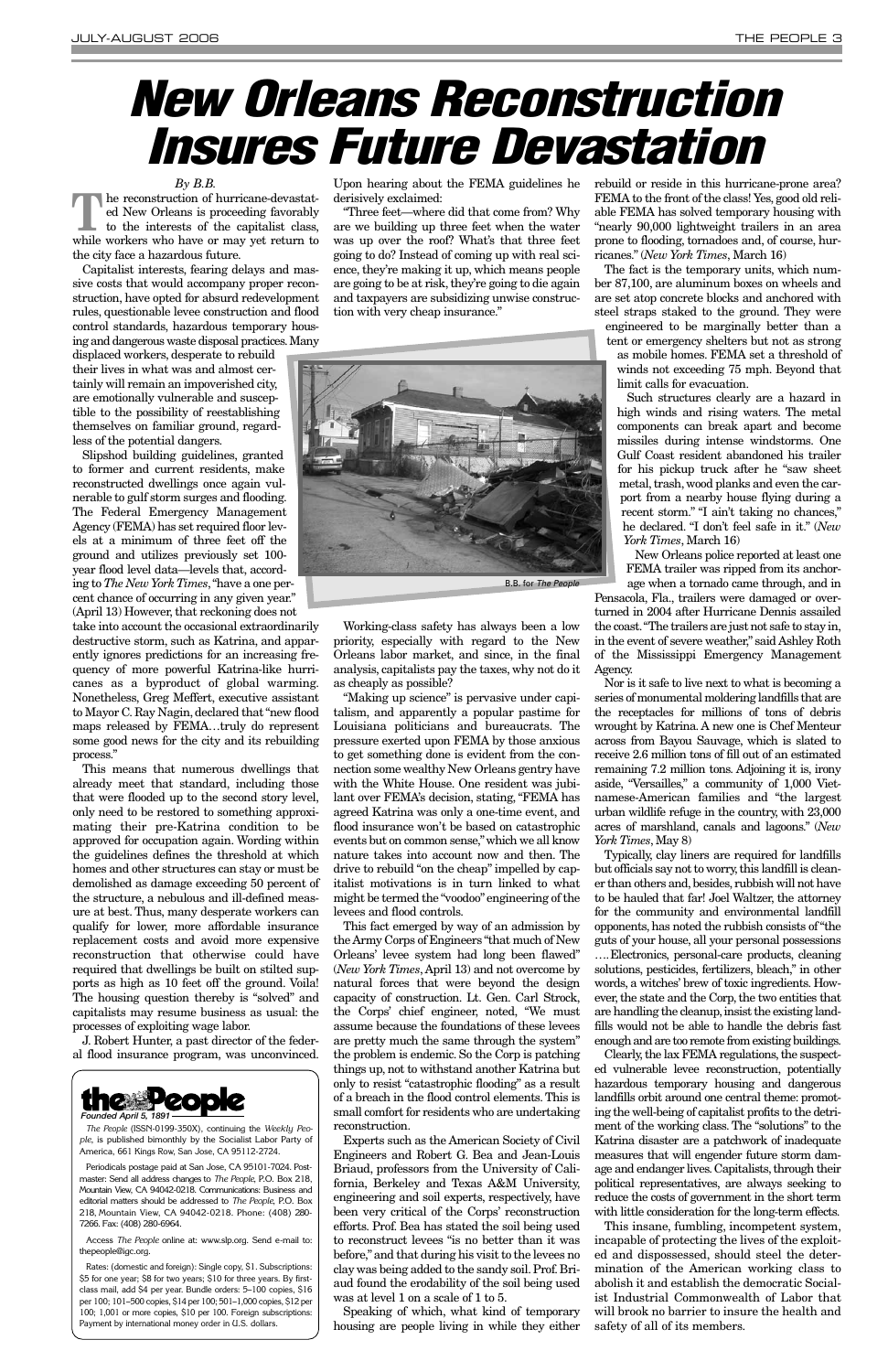#### **Let the Ulcer Be Exposed!**

(*Daily People*, April 17, 1902)

The *Independent* recently published an article in which it "deplored the horrors of war," and commended the Red Cross and similar associations that are "striving to minimize the horrors"—a genuine bit of barbarous capitalist hypocrisy; the starting of ulcers, the profiting by them and the covering them up with silk handkerchiefs of pietism.

We differ with the idea and assert that war should be made as barbarous in appearance, should be made as repulsive in all its details, as it is in reality. War is murder, and there should be no sentimentality to murder. The Red Cross is a sham and a piece of puerile nonsense that should be abolished. Kick the life out of your prostrate enemy, give him the "water cure," crush in the head of your fallen fellow soldier, "let none over 10 live," in a word apply "business methods" to war and have no more of this pukey nonsense.

Our capitalist government applies the water cure to the Filipinos. It is equal to the worst torture of the Inquisition. Our newly found brothers of England shoot down and torture the Boers. That is war, real war, without the nonsense and the glamour.Why add these? They are surely not necessary to those who can knock the life out of an unarmed savage in a hot or a cold climate. Then why talk about the "humane side" of war? There is no humane side. It is all murder, and the only good kind of murder is that which is so obvious that it summons, instead of fooling away, the avenger. Oh, ye capitalist Philistines! kill your prisoners, knock the wounded on the head, disembowel them, and you have arrived at the highest point to which war can aspire—and will have quickened to action all the quicker the human sentiment ye have so long been outraging.

But that, of course, is not what the capitalist class is after.

#### *A De Leon Editorial*





*No matter how politicians and pundits try to dress it up with rhetoric about "honor" and "glory," they cannot conceal the fact that war is one thing and one thing only—murder!*

It has been called a "Constitution Kerfuffle." The first-ever execution of a search warrant in Congress ruffled the feathers of some representatives, but the cackling subsided almost as fast as it erupted when Justice Department agents conducted an 18-hour midnight raid on the legislative offices of Rep. William Jefferson (D-La.), who is suspected of taking bribes.

Initial demands by some in Congress that seized documents be returned produced speculation in the media that the legislative body was finally standing up for the Constitution's separation of powers. But the disturbance died down quickly after President Bush ordered the seized documents locked up for a 45-day "cooling off " period.

Was the first response of Congress merely an election-year pretense by incumbents that they are not the lapdogs of the unpopular Bush presidency they have definitively proven themselves to be on every substantive issue over the last six years? Clearly, speculation that a separation-of-powers feud was erupting placed too much faith in an institution that has already freely abandoned much of its constitutional authority.

Where was a vigilant Congress when the administration presented its falsified list of reasons why working-class youths should be sent to wage war against Iraq? Where was Congress when the administration decided merely to ignore international laws in waging that war?

When the administration ignored the Geneva Conventions and international and domestic laws regarding torture and the treatment of detainees in the war on Iraq and the so-called war on terror, where was our brave Congress?

When the administration informed some in Congress that it had ordered the National Security Agency to engage in patently illegal secret wiretaps and other surveillance of U.S. citizens, why did our brave Congress not at least demand full disclosure of the extent and nature of the program? When Congress as a whole discovered the program through a leak to *The New York Times,* why didn't it order a halt to it and start immediate impeachment proceedings against President Bush for his treasonous acts?

In fact, the "kerfuffle" over the executive intrusion into the halls of Congress is really just one more milestone in the long march rightward of the U.S. political state toward despotism.

Every one of the Bush administration's arrogations of congressional power, like those of previous administrations over the last century with only slightly less repugnant penchants for assaulting the Constitution, should be met with the organized resistance of workers in this country.

<span id="page-3-0"></span>

The lack of any effective response suggests too many trust that the president's increasingly dictatorial powers will be used only against terrorists. But why did our revolutionary forebears write a Constitution that attempts to protect us from government if they saw no threat from it? Why even have elections if any government can be trusted?

It is time for workers to wake up. If despotism is to be prevented, it is imperative that American workers be made more aware of this trend and equally imperative that they come to understand its cause.

From the capitalist point of view, the times demand a political state that can respond quickly and firmly to the many rebellions and competing powers that challenge U.S. imperialism throughout the world. Likewise, the capitalist class requires quick and decisive action to stifle unrest, or challenges to the social order or capitalist economic interests at home. Lacking any effective working-class resistance, the reactionary elements of the capitalist class now holding power are laying the steppingstones to dictatorship.

The trend toward autocratic rule will continue as long as the system of economic despotism called capitalism lasts. At any time a decisive point may be reached where martial law or outright dictatorship will be declared

to maintain capitalist "order."

To note this danger may strike some as fantastic or overly alarmist. Workers in this country have often been told by the system's propagandists that "it can't happen here."But history is replete with examples where capitalist "democracy" has given way to open dictatorship shortly after workers were "reassured" that no such threat existed.

Workers cannot rely on Congress to prevent despotism. In the final analysis they cannot rely on the Constitution either, although they must protect it as an advance hard won by the blood of their revolutionary forebears. Congress has been complicit in the transfer of power to the executive branch. These representatives of the capitalist class, in keeping with the needs of that class, have willingly ceded much of their political power. And the Constitution is only so much yellowed paper if it is not enforced.

Nor can workers place any hope in simply replacing the Bush administration. Since Bush's audacious encroachments are but a reflection of capitalist needs, the trend toward autocracy will continue, in a more or less accelerated fashion, whether he remains in office or not.

The only social force that can prevent the working class from falling under the iron heel of dictatorship is the working class itself. Simply stated, workers must organize a classconscious, revolutionary labor movement, on both the political and industrial fields, to overthrow a capitalist system that increasingly favors dictatorship. Otherwise, the imposition of dictatorship in the United States may only be a matter of time.

*—K.B.*

## **'Constitution Kerfuffle'**

## what is socialism?

Socialism is the collective ownership by all the people of the factories, mills, mines, railroads, land and all other instruments of production. Socialism means production to satisfy human needs, not as under capitalism, for sale and profit. Socialism means direct control and management of the industries and social services by the workers through a democratic government based on their nationwide economic organization.

Under socialism, all authority will originate from the workers, integrally united in Socialist Industrial Unions. In each workplace, the rank and file will elect whatever committees or representatives are needed to facilitate production. Within each shop or office division of a plant, the rank and file will participate directly in formulating and implementing all plans necessary for efficient operations.

Besides electing all necessary shop officers, the workers will also elect representatives to a local and national council of their industry or service—and to a central congress representing all the industries and services. This All-Industrial Congress will plan and coordinate production in all areas of the economy. All persons elected to any post in the socialist government, from the lowest to the highest level, will be directly accountable to the rank and file. They will be subject to removal at any time that a majority of those who elected them decide it is necessary.

Such a system would make possible the fullest democracy and freedom. It would be a society based on the most primary freedom—economic freedom.

For individuals, socialism means an end to economic insecurity and exploitation. It means workers cease to be commodities bought and sold on the labor market, and forced to work as appendages to tools owned by someone else. It means a chance to develop all individual capacities and potentials within a free community of free individuals. It means a classless society that guarantees full democratic rights for all workers.

Socialism does not mean government or state ownership.It does not mean a closed partyrun system without democratic rights.Those things are the very opposite of socialism.

"Socialism," as the American Socialist Daniel De Leon defined it, "is that social system under which the necessaries of production are owned, controlled and administered by the people, for the people, and under which, accordingly, the cause of political and economic despotism having been abolished, class rule is at end. That is socialism, nothing short of that." And we might add, nothing more than that! Remember: If it does not fit this description, it is not socialism—no matter who says different.Those who claim that socialism existed and failed in places like Russia and China simply do not know the facts.

Socialism will be a society in which the things we need to live, work and control our own lives—the industries, services and natural resources—are collectively owned by all the people, and in which the democratic organization of the people within the industries and services is the government. Socialism means that government of the people, for the people and by the people will become a reality for the first time.

To win the struggle for socialist freedom requires enormous efforts of organizational and educational work. It requires building a political party of socialism to contest the power of the capitalist class on the political field and to educate the majority of workers about the need for socialism. It requires building Socialist Industrial Union organizations to unite all workers in a classconscious industrial force and to prepare them to take, hold and operate the tools of production.

You are needed in the ranks of Socialists fighting for a better world, to end poverty, racism, sexism, environmental disaster and to avert the still potent threat of a catastrophic nuclear war. Find out more about the program and work of the Socialist Labor Party and join us to help make the promise of socialism a reality.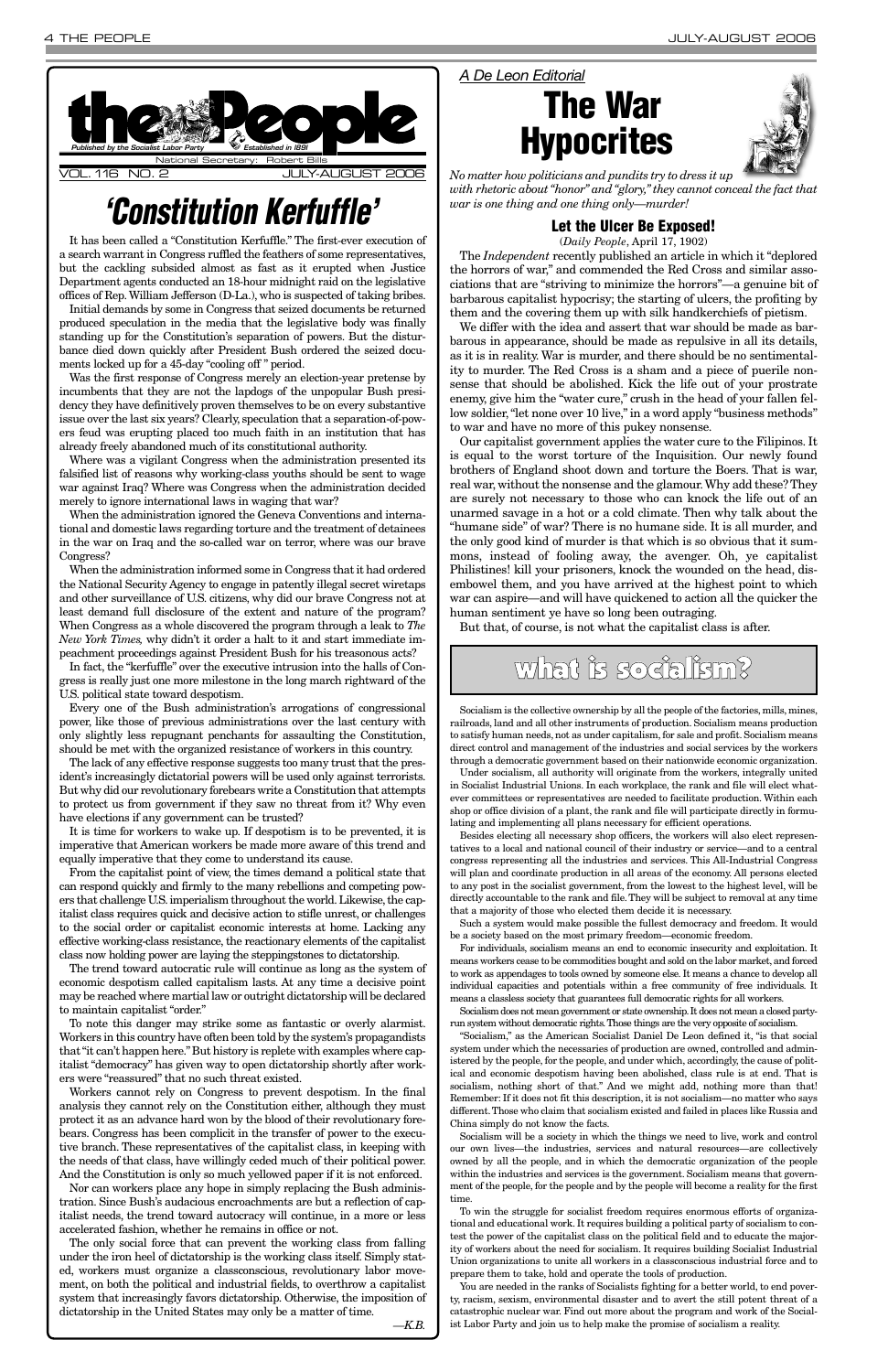#### *By Ken Boettcher*

**The Bush administration is still trying to**<br>build the public perception that it no<br>longer tortures or abuses those it capbuild the public perception that it no longer tortures or abuses those it captures and holds without trial or representation in its so-called "war on terror." But the facts show it to be an enemy of human rights.

That is hardly surprising from an administration that, as one recent report put it,"created its own detainee dilemma by deciding after the Sept. 11, 2001, terrorist attacks that when it came to suspected al Qaeda and Taliban militants,America no longer had to abide by its own constitutional guarantees of a public trial or by international treaties on human rights and the laws of war."

There were photos of abuses and torture at Abu Ghraib prison in Baghdad. There were leaked memos that revealed an ongoing attempt by administration officials—including now Attorney General Alberto Gonzales—to redefine torture and to assert that President Bush had constitutional authority to ignore the Geneva Conventions and other international treaties on torture and human rights.

There were revelations about abuses at Guantanamo Bay in Cuba. Last year there were more revelations, this time about the existence of many secret prisons operated by the Central Intelligence Agency (CIA), in nations around the world that lacked prohibitions against torture or where such atrocities could be easily covered up.

A report released in May by the U.N.'s Committee Against Torture attests to ongoing abuses by the administration.It demands the immediate closure of the notorious prison complex at Guantanamo Bay because of its record of torture and human rights abuses. Detainees there should be released "without further delay" or tried, the

report says. It also urges disclosure of the details of the CIA's secret prison facilities, including who is interred and under what conditions they are being held and interrogated.

The report calls for "immediate measures" to eradicate torture and ill-treatment of detainees, a prohibition against sending inmates to facilities in countries where they face a risk of torture, an end to interrogation techniques that constitute torture—like the use of vicious dogs or sexual humiliation exposed at Abu Ghraib and a federal statute against torture.

The Bush administration's initial response to the report was to call it "a discredit to the U.N." It dismissed most of the allegations as "largely without merit."The administration charges that the investigators who wrote the U.N. report never actually visited Guantanamo Bay. But that is a disingenuous charge, since the U.N. investigators were refused access to prisoners by administration officials, and so evaluated damning leaked materials and interviews with released detainees.

The U.N. recommendations are not binding, of course,and the administration is still marching to a tune of its own liking on the subject of torture. In June the *Los Angeles Times* reported that the Pentagon has developed plans over the last year to modify the Army Field Manual's rules on interrogation and treatment of prisoners.

As a recent editorial in *The New York Times* put it, "At issue is Directive 2310...an annex to the Field Manual" that "has long contained a reference to Article 3 of the Geneva Conventions, which covers all prisoners, whether they meet the common definition of prisoners of war or are the sort of prisoners the administration classifies as 'unlawful enemy combatants,' like suspected members of the Taliban or al Qaeda."

"Article 3 prohibits the use of torture and other overt acts of violence" and "outrages on personal dignity, in particular, humiliating and degrading treatment." The Bush administration's new version of the Field Manual removes Article 3.

President Bush claims that,while he doesn't condone torture, he has the authority to decide for himself whether and when to follow the ban on torture enacted by Congress last year. The planned new Field Manual reflects that viewpoint.

History shows that U.S. military forces have repeatedly violated the provisions of Article 3—in Korea, in Vietnam, in virtually all U.S. interventions in Central and South America, and most notoriously through the teaching of torture techniques at the infamous School of the Americas, now the Western Hemisphere Institute of Security Cooperation, where military forces for almost every dictator of the past 50 years have trained.

In a "cover thy rear end" feign, CEO Alan Gotcher of Altair invited scientists from NIOSH to test his premises for nanoparticles. His actions represented a minimal outlay reduction from the surplus value he otherwise extracts from workers. Such expenses are good insurance against potential court costs brought by health-affected workers, so why not test?

If torture has long been a part of U.S. government policy,what is there about the Bush administration's official "cozying up" to torture that should be of concern to workers? Acceptance of such brutality is a reminder of what ruling classes are capable of when they are not constrained by the organized resistance of the working-class majority. It provides warning that there are still elements of every ruling class whose solutions to humanity's social and economic problems are kin to the ovens of the Holocaust.

Finally, it is a sign that workers must work quickly to build a movement to abolish the strife- and war-breeding capitalist system and replace it with a socialist society collectively owned by all the people and democratically operated by the workers themselves. Without a socialist society the working-class majority will never be free of the violence and brutality constantly threatened by capitalist-class rule.

# <span id="page-4-0"></span>**Torture Still Promoted By Bush Administration**

#### *By B.B.*

Something new and unsavory is in the air, and workers are breathing it.

Consider precision-engineered carbon "buckyballs," products configured in napkin-thin wafers that can pack the power of a car battery but are infinitesimally small, say one-ten-thousandth the size of a pinhead. Consider the health of workers who have been ingesting a mist of this imperceptible material while engaged in building an industry that promises its owners, financers and

stockholders trillions of dollars by 2014.

The infant nanotech industry, devoted to the construction of microscopic components for new products, currently employs an estimated 210,000 workers. Not all are engaged in actual production, of course, but the industry is growing at a rapid pace. Lux Research, according to *The Washington Post*, estimates that eight years from now "the value of goods made with nanotechnologies will be \$2.6 trillion—200 times as much as in 2004." (April 8) Lux, according to its website, "provides market intelligence and strategic advice on nanotechnology and the physical sciences. We help our clients make better decisions to profit from cutting-edge technologies...."

Lux is not the nanotechnology industry's only enthusiast.The U.S. Commerce Department has gleefully trumpeted its emergence as the foundation for "the next industrial revolution." However, the growth of this rapidly developing industry has some onerous implications for the increased number of workers expected to be employed in making the initial products. They

will be "exposed to the free-floating motes directly, before they are integrated into the finished products," the *Post* reported.

Indeed,no government studies have been made regarding the risks of nanomaterials although, according to the *Post*, "many laboratory and animal studies have shown that nano-sized particles—those on the order of a millionth of a millimeter—spur peculiar biological reactions and can be far more toxic than larger granules of the same chemicals." However, Dr. John Balbus, health program director for Environmental Defense and author of *Life Support:The Environment and Human Health*, believes that three weeks' of workplace exposure to "engineered nanospecks would be equivalent to the exposure that caused animals to choke to death in 2004." Capitalist government, being the obsequious handmaid to private industry, is loath to require such experiments to protect workers, for profits come first.This is attested by the fact that a mere two-tenths of one percent of the federal government's 2007 nanotech initiative of \$1.2 billion "is earmarked to study workplace safety issues."The Occupational Safety and Health Administration (OSHA) is not agonizing over the issue either.This politically manipulated bureaucracy, established to protect capitalists from lawsuits and minimize court dockets, does have a "nuisance standard" that is of little relevance when confronting airborne nanomaterials, according to Dr. Balbus.

Charles Geraci, health branch chief of the National Institute for Occupational Safety and Health (NIOSH), also expressed concern for work-

ers' health while touring Altair Nanotechnologies Inc.recently."We don't want to be sitting around 20 years from now saying,'Gee, I wish we had looked into this.'" His remarks were in reference to some outstanding examples of past capitalist negligence when it comes to workers' safety, such as in the notorious case of asbestos or paint overspray or innumerable other industrial hazards that have afflicted workers on the industrial battlefield.

Nanotechnology is another of those emerging mind-boggling developments ironically produced entirely by the talent and ingenuity of the working class that under the present system of private ownership in the means of production and distribution brings forth compounding threats to them regardless of what socially beneficial virtues it may promise.The rise of this technology provides yet another demonstration of how capitalists, impelled by the profit motive and the fear that competitors will trump them, recklessly barrel down a well-worn "primrose path" to confront society with unknown hazards. Indeed, contemporary society is immersed in monumental environmental hazards resulting from a long, long bill of such particulars. The rational society of socialism, based upon democracy in industry and production for use, will function in an entirely different way.Gone will be the compulsion to develop new technologies at all costs. Enthroned with production for use will be its corollary that nothing will be manufactured that endangers society itself. Only when exhaustive tests have been made and safeguards established will production proceed.Workers will make those decisions.

# **Nanotech Workers Endangered By Emerging Technology**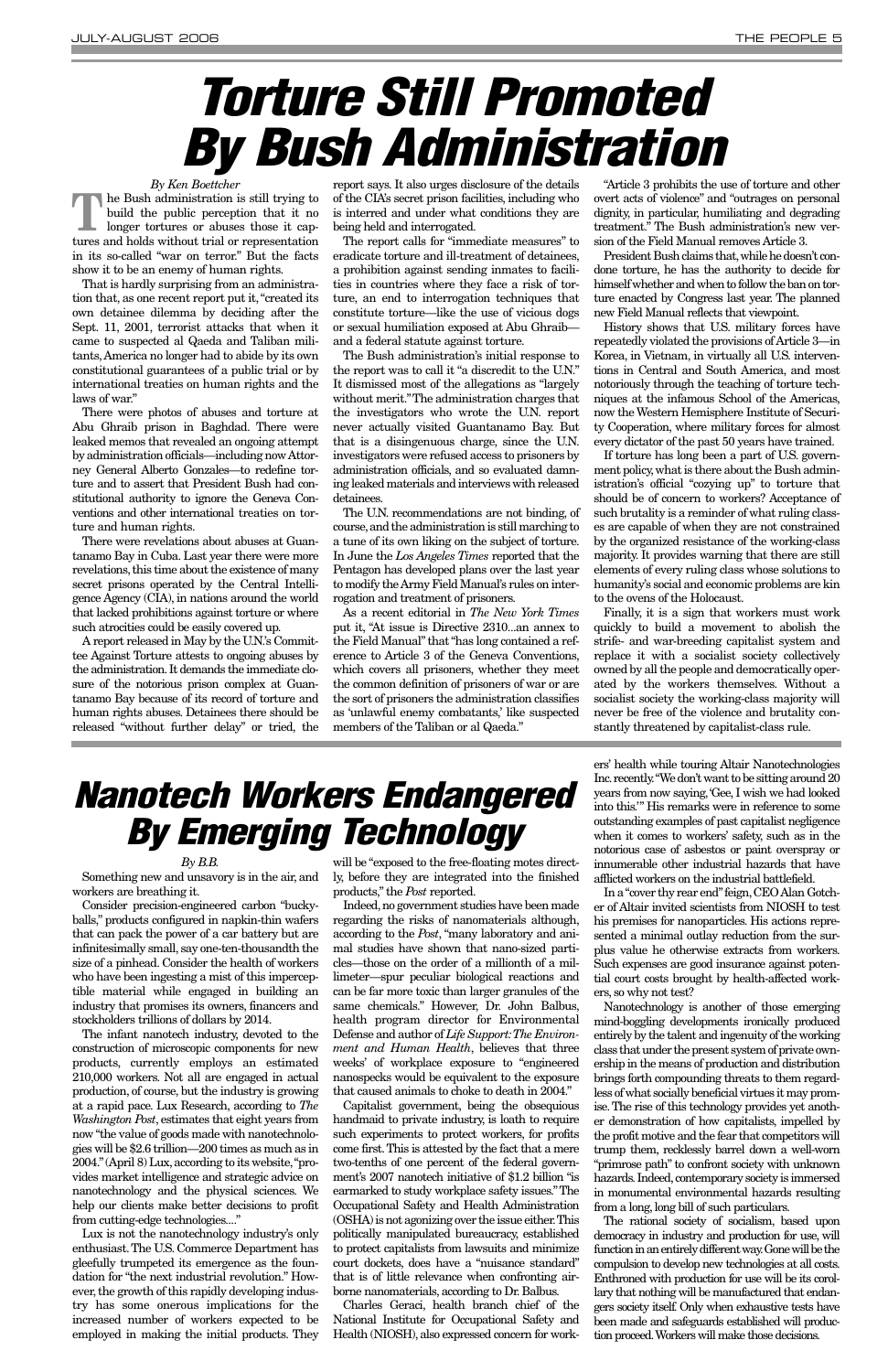in no position to develop its new-found oil fields on its own. American trade sanctions against Iran have opened the door to China and Japan, both of which have negotiated agreements with Tehran to develop the Bushehr area.

It may be that the U.S.and the five other nations offering Iran "incentives" to abandon its independent nuclear program see an opportunity for doing business with Iran more than they perceive any military threat, at least in the near future.According to reports on the text of the proposal,Germany and the five countries from the U.N.'s Security Council would "reaffirm Iran's inalienable right to nuclear energy for peaceful purposes without discrimination"and would "cooperate with Iran in the development by Iran of a civil nuclear power program." The countries involved also would "actively support the building of new light water power reactors in Iran through international joint projects," and build in safeguards against earthquakes.

In addition, and among other things, Iran would receive "civil aviation cooperation, including the possible removal of restrictions on U.S. and European manufacturers, from exporting civil aircraft to Iran, thereby widening the prospect of Iran renewing its fleet of civil airliners"; "a long-term energy partnership between Iran and the EU,and other willing partners"; "support for the modernization of Iran's telecommunications infrastructure and advanced Internet provision, including by possible removal of relevant U.S. and other export restrictions"; and "support for agricultural development in Iran, including possible access to U.S. and European agricultural products, technology and farm equipment."

Certain safeguards against the production of nuclear weapons would be built into the arrangement. In exchange, Iran would receive "access to the international economy, markets and capital, through practical support for full integration into international structures, including the WTO (World Trade Organization), and...the framework for increased direct investment in Iran and trade with Iran (including a Trade and Economic Cooperation Agreement with EU)."

Like many other readers of *The People* I'm sure, I've been bombarded recently with mailings "pro" and "con" on the various bills pending in Congress concerning our immigration laws. So I really appreciated the insights provided by the article appearing in the May-June edition of *The People* on this topic.The capitalist press goes to great lengths to obscure the obvious; the collective labor of Hispanics *should*—under a sane system—make life *easier* for *all*! I have to admit that this fact was more obvious to me after I read your article than before. Thanks, *The People*!

As can be seen, the "incentive" package has been presented as providing certain opportunities to Iran,but the reverse side of the coin is that the same package offers considerable opportunities to U.S. and, presumably, European capitalist interests. If Iran were to accept the proposal, or if the U.S. and the European countries involved were to accept the "amendments" that Iran is expected to propose, Iran would have the "opportunity" to buy such things as spare parts for its aging fleet of U.S. and European manufactured aircraft. The reverse of the coin, of course, is that U.S. and European aircraft manufacturers and other capitalists would gain the opportunity to expand their markets and profit by the sales.

It is too soon to know how Iran will respond to the overtures made to it. Furthermore, it is vir-

tually impossible for the working classes of the United States and the world to ascertain the facts in this or any other instance that holds the potential for international conflicts and war. They have no voice in such decisions and never will as long as they tolerate the capitalist system, with its intrigues and manipulation to gain control over markets, sources of raw materials and strategic advantages. What workers should know by now, however, is that politicians serve the interests of the ruling classes they represent and not those of the working-class majority. As Daniel De Leon once observed:

"Commercialism deals in war as it deals in potatoes, rum, bibles, etc. It matters not that the effect of owning a navy [or a nuclear arsenal] is to render a nation readier for war; what of it? War feeds commerce, commerce feeds war, and the end of the song is larger wealth for those to luxuriate in who neither bleed on the battlefields nor swelter on the industrial fields of toil."

#### **Immigration (1)**

William Kuhn St. Petersburg, Fla.

#### **Immigration (2)**

President Bush plans to spend billions of our dollars to turn the Mexican border into a war zone, using paramilitary troops and high-tech equipment. It's a horrible idea that Congress should quash immediately. Immigration is a result of social and economic forces that the United States has a major part in creating, such as poverty and joblessness in South America. The great wealth that undocumented workers create in the United States is unacknowledged, while the government illegally declares war on border communities in the United States and Mexico. Who can doubt that Chicanos and Mexicans, and other brownskinned people, will be abused and killed by triggerhappy, privatized soldiers whose bosses care only for the money they make.The dismal record of privatized prisons shows what poor and working-class people of color can expect.

Millions of immigrants and their supporters in the streets on May Day displayed a powerful force for change that can also help U.S.citizens who are feeling the contempt of our government for their jobs, wages, pensions and freedom of speech. It's time that unions, women, the elderly and all people of color join undocumented workers and stop the destruction of their rights and ours.

Adrienne Weller Seattle, Wash.

#### **Marx and Religion**

I have to express some surprise at the article "Marx and Religion"that was taken from the *Socialist Worker* in your May-June issue.

Although there might not seem to be too much to take offense at in the article, it would be worth bearing in mind that the motivation for the article is undoubtedly the "Trotskyite" Socialist Workers Party's electoral alliance with the Muslim Association of Britain in the coalition party Respect and that the purpose of the article is to put a Marxist garb on the SWP's political opportunism.

I wonder if many of the American readership of *The People* would be aware of this.

Hasten the day!

Alan Johnstone Edinburgh, Scotland

*[REPLY—The article was reprinted on its merits alone, without reference to or knowledge of any ulterior motive the original publisher may have had in printing it. For all we know our reader may be absolutely correct about there having been some such purpose in the publisher's mind, and it is well to keep such things in mind. However, we found nothing in the article itself to betray any such motivation and our reader cites nothing from the text to suggest that it was anything more than it appeared to be to us.]* 

# **. . . Iran**

*(Continued from page 1)*

This is my contribution of \$ \_\_\_\_\_\_\_ for *The People*'s Press Security Fund, which will help support the SLP's official journal. (Please make checks/money orders payable to the Socialist Labor Party or *The People* and mail to P.O. Box 218, Mountain View, CA 94042-0218.)

| Name                                                                                                                                                                 |  |
|----------------------------------------------------------------------------------------------------------------------------------------------------------------------|--|
| Address                                                                                                                                                              |  |
| Apt.<br><u> 1989 - Johann Stoff, Amerikaansk politiker († 1908)</u>                                                                                                  |  |
| City                                                                                                                                                                 |  |
| State<br>$\sum_{i=1}^{n}$                                                                                                                                            |  |
| (Political contributions are not tax deductible.) Acknowledgments will be made in The People.<br>Please indicate if a receipt is desired: $\square$ Yes $\square$ No |  |

## The People's Press Security Fund

### directory

#### **UNITED STATES**

**NATIONAL OFFICE—**SLP, PO Box 218, Mtn. View, CA 94042-0218; (408) 280-7266; fax (408) 280-6964; email: socialists@slp.org; website: www.slp.org.

**BUFFALO, N.Y.—**Email Ron Ingalsbe: Wanblee27@aol.com.

**CHICAGO—**SLP, P.O. Box 1432, Skokie, IL 60076.

**CLEVELAND—**Robert Burns, 9626 York Rd., N. Royalton, OH 44133. Call (440) 237-7933. Email: slpcleveland@yahoo. com.

**DALLAS—**Call Bernie at (972) 458-2253.

**EASTERN MASS.—**Call (781) 444-3576.

**GRAND RAPIDS—**SLP, c/o Mike Kowalski, P.O. Box 68041, Grand Rapids, MI 49516-8041. Email:mike.kowalski@sbcglobal.net.

**HOUSTON—**Call (281) 424-1040. website http://houstonslp.tripod.com. Email: houstonSLP@frys.com.

**MIDDLETOWN, CONN.—**SLP, 506 Hunting Hill Ave., Middletown, CT 06457. Call (860) 347-4003.

**MINNEAPOLIS—**Karl Heck, 5414 Williams Ave., White Bear Lake, MN 55110-2367. Call (651) 429-7279. Email k57heck@comcast.net.

**NEW LONDON, CONN.—**SLP, 3 Jodry St., Quaker Hill, CT 06375. Call (203) 447-9897.

**NEW YORK CITY—**Call (516) 829-5325.

**PHILADELPHIA—**SLP, P.O. Box 28732, Philadelphia, PA 19151

**PITTSBURGH—**Call (412) 751-2613.

**PONTIAC, MICH.—**Call (586) 731-6756.

**PORTLAND, ORE.—**SLP, P.O. Box 4951, Portland, OR 97208. Call (503) 226-2881. Web: http://slp.pdx.home.mindspring.com. Email: slp.pdx@ mindspring.com.

**ROCK ISLAND, ILL.—**Call Michael Wenskunas at (309) 558- 0219. Email: mwenskunas@netscape.net.

**S.F. BAY AREA—**SLP, P.O. Box 70034, Sunnyvale, CA 94086-0034. Email: slpsfba@netscape.net.

**SEABROOK, N.H.—**Richard H. Cassin, 4 New Hampshire St., Seabrook, NH 03874.

**ST. PETERSBURG, FLA.—**Call (727) 321-0999.

**SOUTHWESTERN VIRGINIA—**Thad Harris, P.O. Box 830, Wise, VA 24293-0830. Call (276) 328-5531. Fax (276) 328- 4059. Email jthiii@naxs.net.

#### **AUSTRALIA**

Brian Blanchard, 58 Forest Rd., Trevallyn, Launceston, Tasmania 7250, Australia. Call or fax 0363-341952.

#### **CANADA**

**VANCOUVER—**SLP, Suite 141, 6200 McKay Ave., Box 824, Burnaby, BC, V5H 4M9.

#### **GREAT BRITAIN**

Jim Plant, P.O. Box 6700, Sawbridgeworth, CM21 0WA, UK. Email: socliterature@btopenworld.com. Fax 01279-726970.

#### **PUERTO RICO**

Call C. Camacho at (787) 276-0907. Email: redflags@coqui. net.

## letters to the People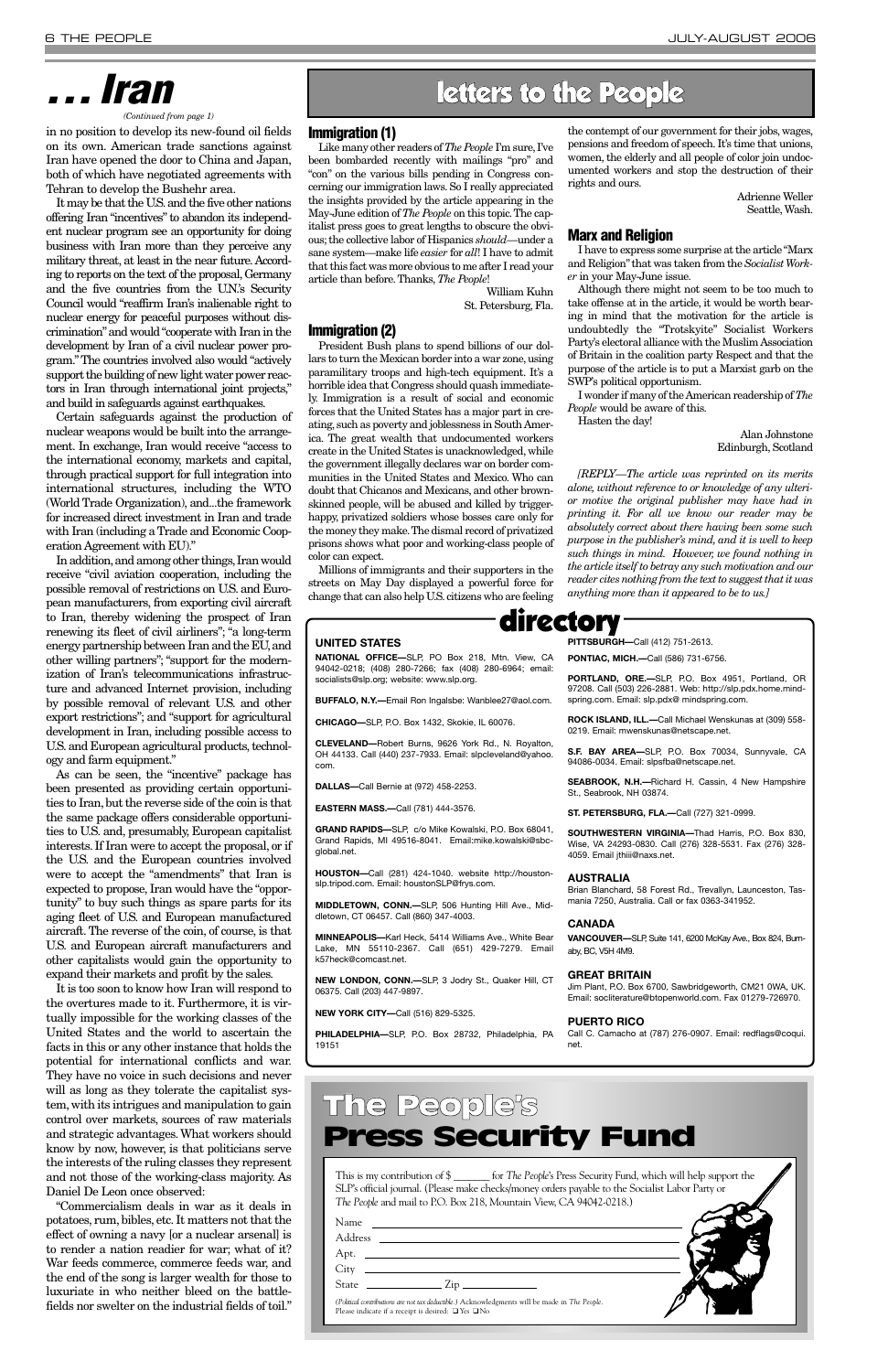Socialist Labor Party P.O. Box 218 Mountain View, CA 94042-0218

Please send a free copy of *Steps You Can Take* to:

Name Address<sub>—</sub> City State Zip





You can help provide for the long-term financial security of *The People* by including a properly worded provision in your will, or by making some other financial arrangement through your bank.

Write to the Socialist Labor Party, publisher of *The People*, for a free copy of the booklet *Steps You Can Take to Provide* ΈAΡ *for the Financial Security of the Socialst Labor Party*.

#### *By Michael James*

New Age pacifists apparently believe that peace can be had by simply adopting the right consumer choices. For example, a recent issue of *Utne* magazine carries an ad for "Peace Cereal." The makers hope to inspire people to embrace peace. The ad lists 10 ways to "cultivate" peace, with suggestions such as "laugh a lot."

New Age snake oil salesman Deepak Chopra, never one to miss out on a whacky idea, has founded a group called "Alliance for a New Humanity" to make peace a "consumer trend." He and former Coca-Cola president Jeff Dunn plan to "turn the peace sign upside down" so that "it kind of looks like a tree." The goal is to inspire consumers to purchase products that somehow promote peace.

Such mindless schemes merit no attention or comment except to reveal just how far gone into ideological la-la land people can go without the insight and clarity provided by Marxism. The striking feature of such doomed efforts is their avoidance. In other words, persons who create and promote "Peace Cereal" or the "Alliance for a New Humanity" seem determined to avoid reality.

For example, they avoid the need to address the illegitimacy and criminal nature of capitalism. They fail to denounce the antisocial, capitalist economic system that is inherently aggressive, exploitative, militarist and expansionist. They call for peace without first acknowledging that war is simply a tool of capitalism, a method of conducting business and maximizing profit. And they avoid the reality of class conflict and the necessity of class struggle.

They want peace without seeing that a nation divided by conflicting class interests, a nation with a huge gap between rich and poor, a nation that routinely denies education, housing, employment, health care and other forms of social wealth to large numbers of its citizens can never know peace. An old African proverb reveals the truth about the inequality and unrest that will always plague capitalist society: "The dry grass will set fire to the damp grass."

Finally, Deepak, pacifists and New Agers want peace without accepting the need to remove the means of production from the control of the bourgeois, appropriating, exploiting class. They choose to pretend that capitalism can one day provide peace, justice or equality. As former slave Frederick Douglass said, such people want "crops without plowing up the ground. They want rain without thunder and lightning. They want the ocean without the awful roar of its many waters."

Section New York City \$500; Irene Schelin \$200; Severino Majkus \$105.16;\$100 each Otis Daniels, Ruth R. Hall; Harvey Fuller \$75; Alex Iwasa \$60; \$50 each Daniel Kryk, John S. & Rosemary Gale, Robert Ormsby; \$40 each Anonymous, Ronald Ingalsbe; Marshall Soura \$35; Mildred Killman \$31; Harley G. Selkregg \$30; Ron Harner \$28; George Gray \$26; \$25 each Bess, Margaret & Frank Roemhild,Phillip Colligan;\$20 each Henrietta Lasher, Richard F. Mack; Section Cook County, Ill., \$18.60; T. McGregor \$16.63; Bob Pasalich \$15; \$10 each Jack W. Jones, Joe H. Allbritten; Roberta Diamond \$5.

And so we are asked to believe that peace is

at hand if only we buy the right breakfast cereal. Peace will come when we buy products stamped with Deepak's inverted peace sign. We can consume our way to peace.Who needs classconsciousness? Who needs *The People*? Who needs class struggle? Even the capitalist masters of war will surely embrace peace when they see the new consumer trends, right?

Peace proponents seem to assume that war and violence are a result of some deficiency in human nature or that war and violence can be attributed to human misunderstandings or miscommunications or some improper attitude or outlook. They want to mass market enlightenment in a cereal box. But there is a material reality to war and violence: capitalism.

Pacifists, utopians and other daydreamers must wake up to the fact that capitalism is a violent economic system designed to assault and exploit the working class, the earth, animals and other nations to maximize profit. Marx knew that "Life is not determined by consciousness, but consciousness by life." In other words, there is a material context to war and violence.

The inherent, systemic violence of capitalism, as revealed in the drive for corporate profit, provides the context for all violence, ranging from war on other nations to violence in the street, violence in the home, violence against the earth in the form of pollution and violence against animals in the form of factory farming.

If human nature is perverted, capitalism and the profit motive must be blamed. Marxism is the only antidote to childish, pacifist foolishness. Marxists do not avoid truth. Marxism liberates and empowers by revealing the truth about capitalism and the revolutionary work that must be done to ever achieve peace. Marxism rescues from utopianism and reformism. Marxism demystifies. Marxism reveals that only a socialist society can achieve peace.

(Apr. 15-June 16) *Agitation Fund* Walter J. Leibritz \$25.00 (Total)

*Press Security Fund*

Total: \$1,710.39

*Prisoner Subscription Fund* Doug Smiley \$10; T. Barry Conway \$7; Robert F. Jensen \$5. Total: \$22.00

*SLP Leaflet Fund*

Chris Dobreff \$100;Alex Iwasa \$30;T.McGregor \$11.86; John S. Gale \$6; John Lambase \$5. Total: \$152.86

#### *SLP Sustainer Fund*

Joan M. Davis \$800; Robert Burns \$320; Bernard Bortnick \$300; Chris Dobreff \$200; \$100 each Ruth R. Hall, Lois Reynolds; Michael Wenskunas \$65; Clayton Hewitt \$60; Michael J. Preston \$50; Mike Kowalski \$26; \$20 each Sect. San Francisco Bay Area (William Kelley), Helena Stevens, George Gray; \$10 each Steve Littleton, Jill Campbell.

Total: \$2,101.00

*Socialist Labor Party* **Financial Summary**

| Bank balance (Mar. 31) \$133,959.63 |
|-------------------------------------|
|                                     |
| Income $(Apr.May)$ 5,631.79         |
| Bank balance (May 31) \$116,691.19  |
| Deficit for 2006 \$ 33,162.07       |
|                                     |



## **ACTIVITIES**

#### **CALIFORNIA**

**San Francisco: Discussion Meeting—**For information call 408-280-7266 or email slpsfba@netscape.net.

#### **OHIO**

**Cleveland: Literature Booth—**Section Cleveland will staff a literature booth at this year's Slavic Village Harvest Festival, Aug. 26–27, southest Cleveland on Fleet Ave. (exit 159B off I-77). Free and low-priced literature on hand. For more information call 440-237-7933.

**Columbus: Discussion Meetings—**Section Cleveland will hold discussion meetings on Sunday, July 23 (conference room 1) and on Sunday, Aug. 20 (conference room 3), 1–3 p.m., Carnegie Library, Grant and Oak streets. For more information call 440- 237-7933.

**Independence: Discussion Meetings—** Section Cleveland will hold discussion meetings on Sunday, July 9, and on Sunday, Aug. 6, 1–3 p.m., Days Inn, 5555 Brecksville Rd. (just south of R17-Granger Rd.). For more information call 440-237-7933.

#### **OREGON**

**Portland: Discussion Meetings—**Section Portland will hold the following discussion meetings from 10 a.m.–12 noon at the Portland Main Library, SW Yamhill & 10th: Saturday, July 8, topic: "Global Warming: Can We Live With It?"; and Saturday, Aug. 12, topic: "The U.S. and Trillions of IOU Dollars." For more information call Sid at 503-226-2881 or visit the section's website at http://slp.pdx.home.mindspring.com.

# **Peace for Sale**

(For larger bundles up to 100: Multiply number of copies per bundle x 16¢ x 6.)

Name

Address \_\_\_

City, State, Zip

### **Do You Distribute The People? If not, WHY NOT?**

Take out a bundle today! Bring the SLP's views and program of Socialist Industrial Unionism to more working people

**Mail your order with remittance to** *The People***, PO Box 218, Mtn. View, CA 94042-0218.**



#### **One-Year Bundle Subscription Rates**

❏ **5 copies—\$4.80** ❏ **15 copies—\$14.40** ❏ **10 copies—\$9.60** ❏ **20 copies—\$19.20**